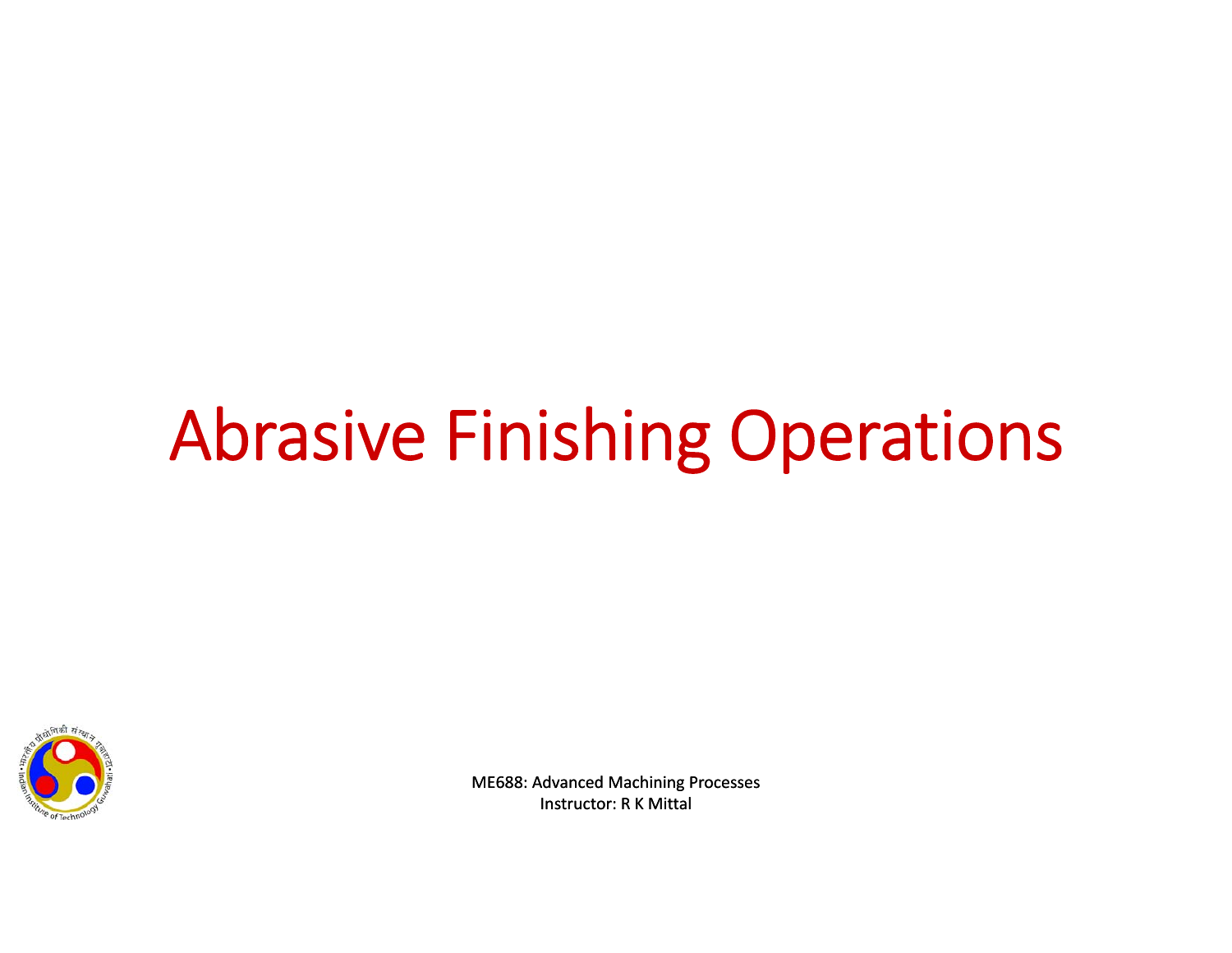#### Classification of Mechanical Abrasive Processes

Instructor: R K Mittal



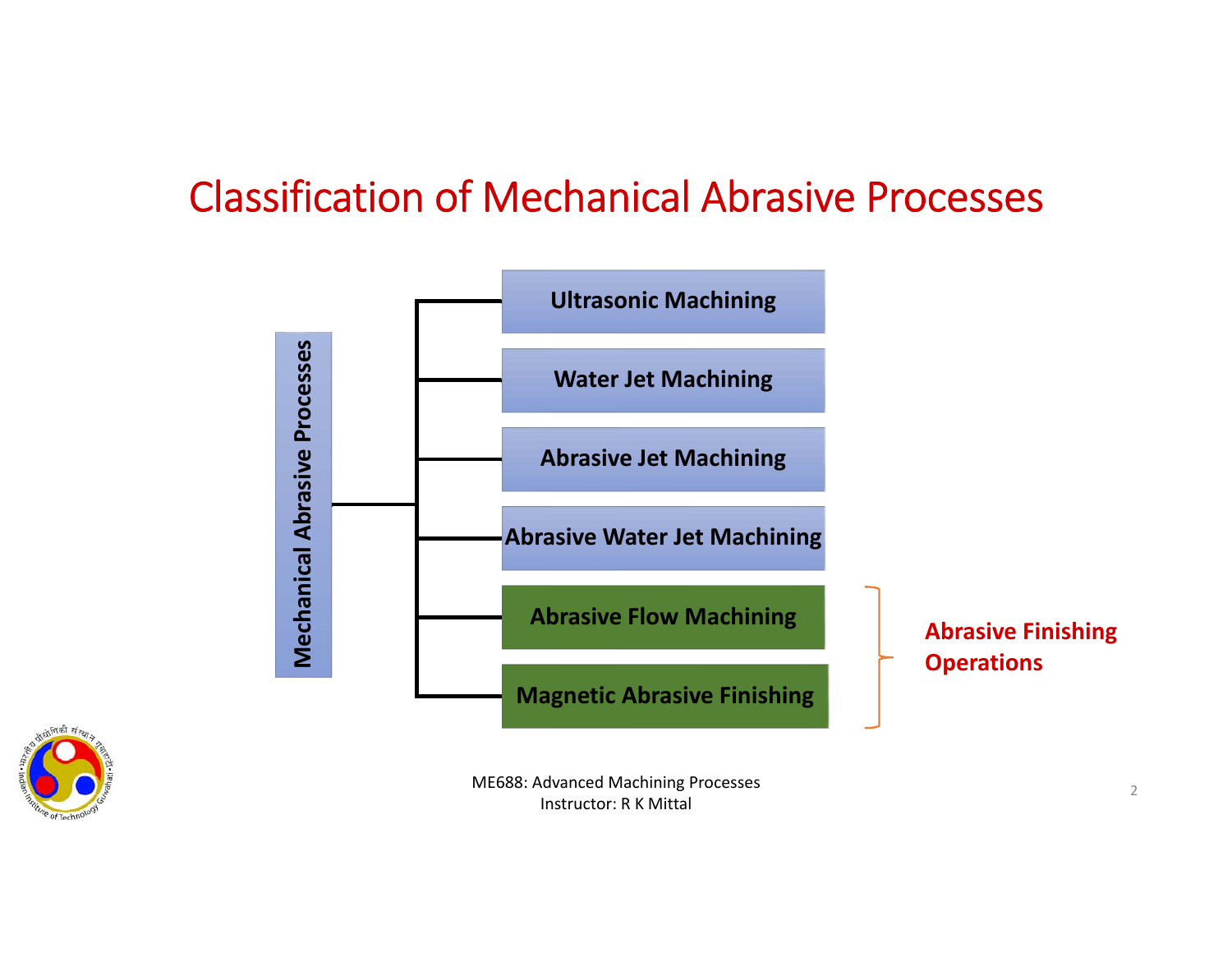# Why Finishing Operations??

- The need for high accuracy and high efficiency machining of difficult-to-<br>machine materials
- The requirement of high-quality finish on the parts to improve performance and life of the component
- The most important, labor intensive and uncontrollable area in the manufacture of precision parts involves final machining operations
- The increase cost of surface finish with roughness value of less than one micron
- Abrasive finishing processes can be used for effective removal of material with chip sizes smaller than those obtained during machining using cutting tools with defined edges.
- Abrasive finishing processes provide better surface finish, closer tolerances, generation of more intricate surface features, and machining of harder materials

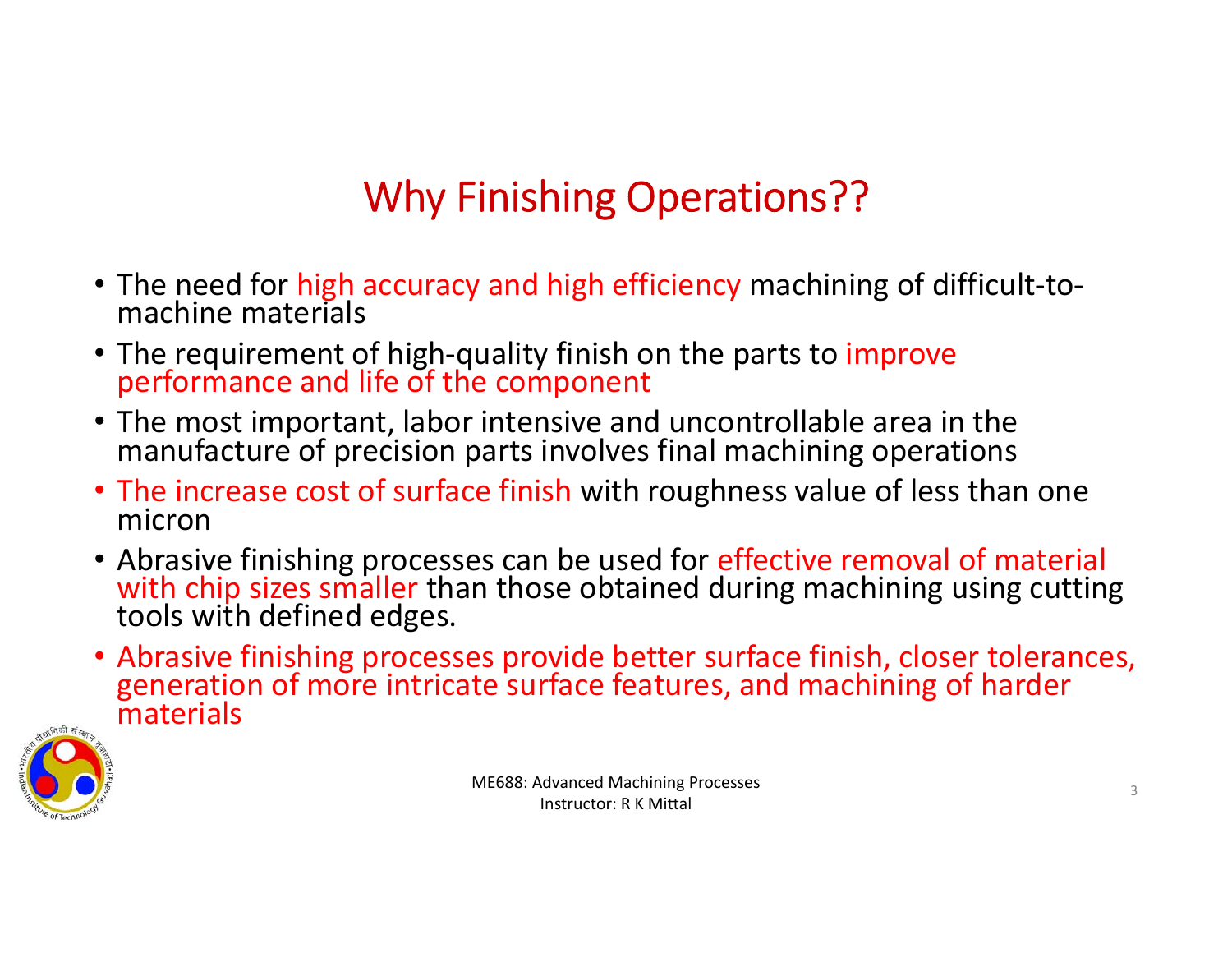# Abrasive Flow Machining (AFM)

- Abrasive flow machining (AFM) was developed by Extrude Hone Corporation, USA in 1960
- A purely mechanical abrasive machining process that finishes surfaces and edges.
- Abrasive flow machining removes a small quantity of material by flowing a semisolid abrasive laden putty over the surface to be finished
- Use of a viscous abrasive media flowing, under pressure, through or across a workpiece
- Widely used finishing process to finish complicated shapes and profiles

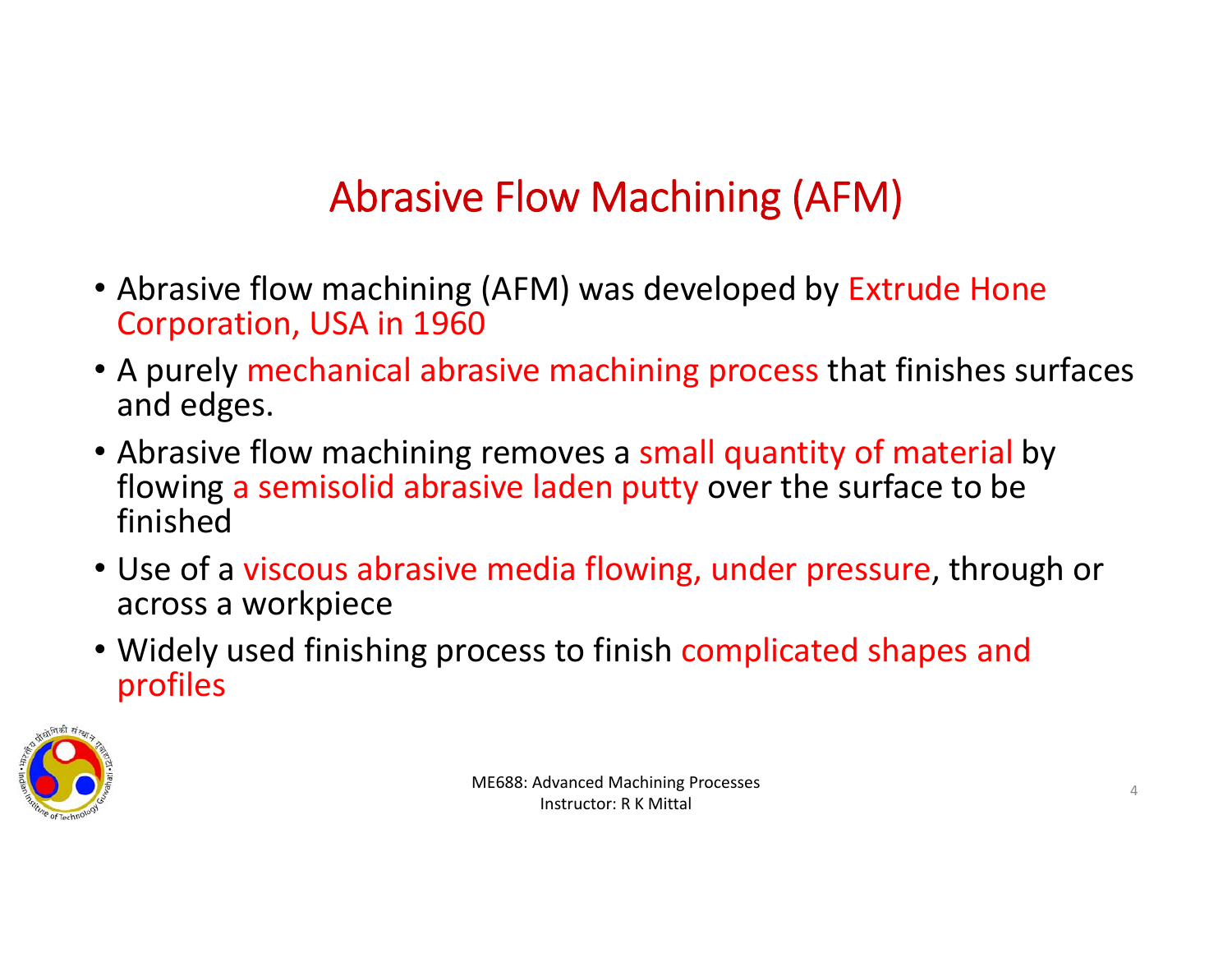#### Material Removal Mechanism

- A hydraulic ram forces the abrasive medium through the workpiece
- As the abrasive medium flows through the part, its velocity will change with the different cross‐sectional areas of the passageways
- The passageways with the greatest restriction will produce the largest forces and the highest velocity medium
- The result is a multipoint‐cutting action against the passageway walls from the medium's many small abrasive particles



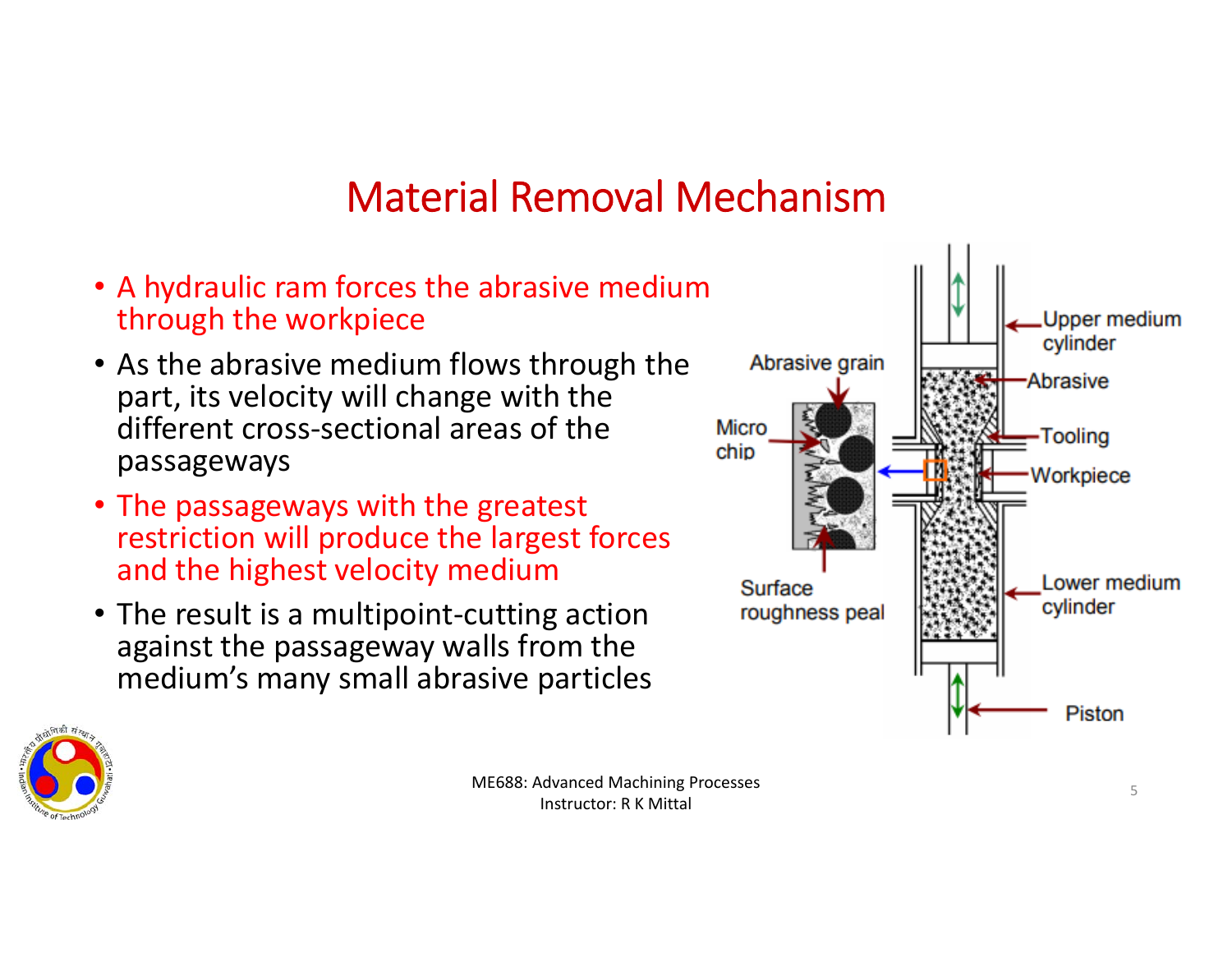#### Abrasive Media

- AFM medium is a pliable material that is resilient<br> enough to act as a self-forming grinding stone when<br> forced through a passageway
- The medium comprises a base and abrasive particles
- The base consists of an organic polymer and special<br> **hydrocarbon gels**; the specific composition of the base<br>
determines the degree of stiffness exhibited by the<br>
medium.
- The stiffest medium is used for abrading the largest holes
- For abrasion of small holes or long passages use softer medium is used
- Abrasive used: aluminum oxide, silicon carbide, boron carbide, and diamond.





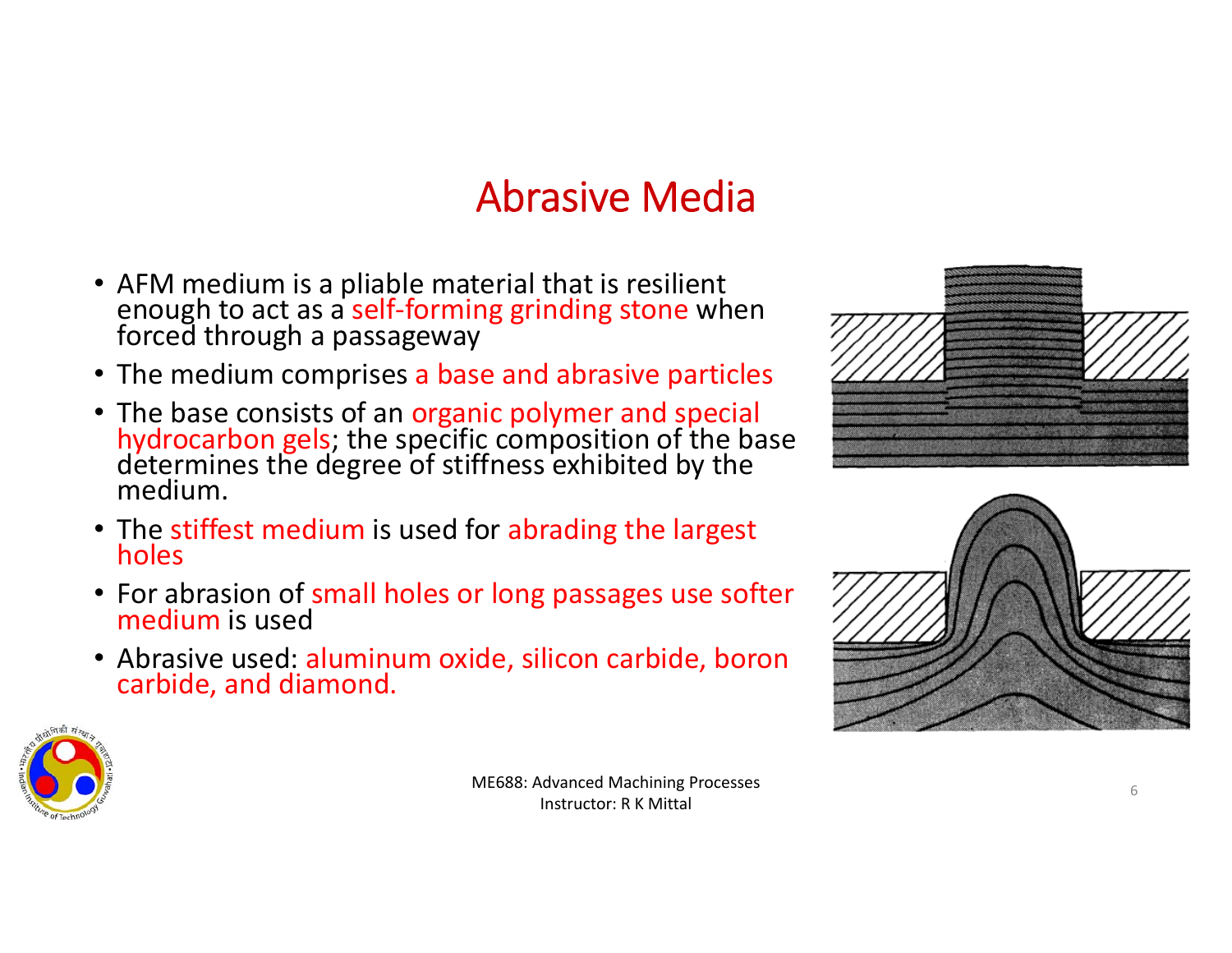#### Classification of AFM machine

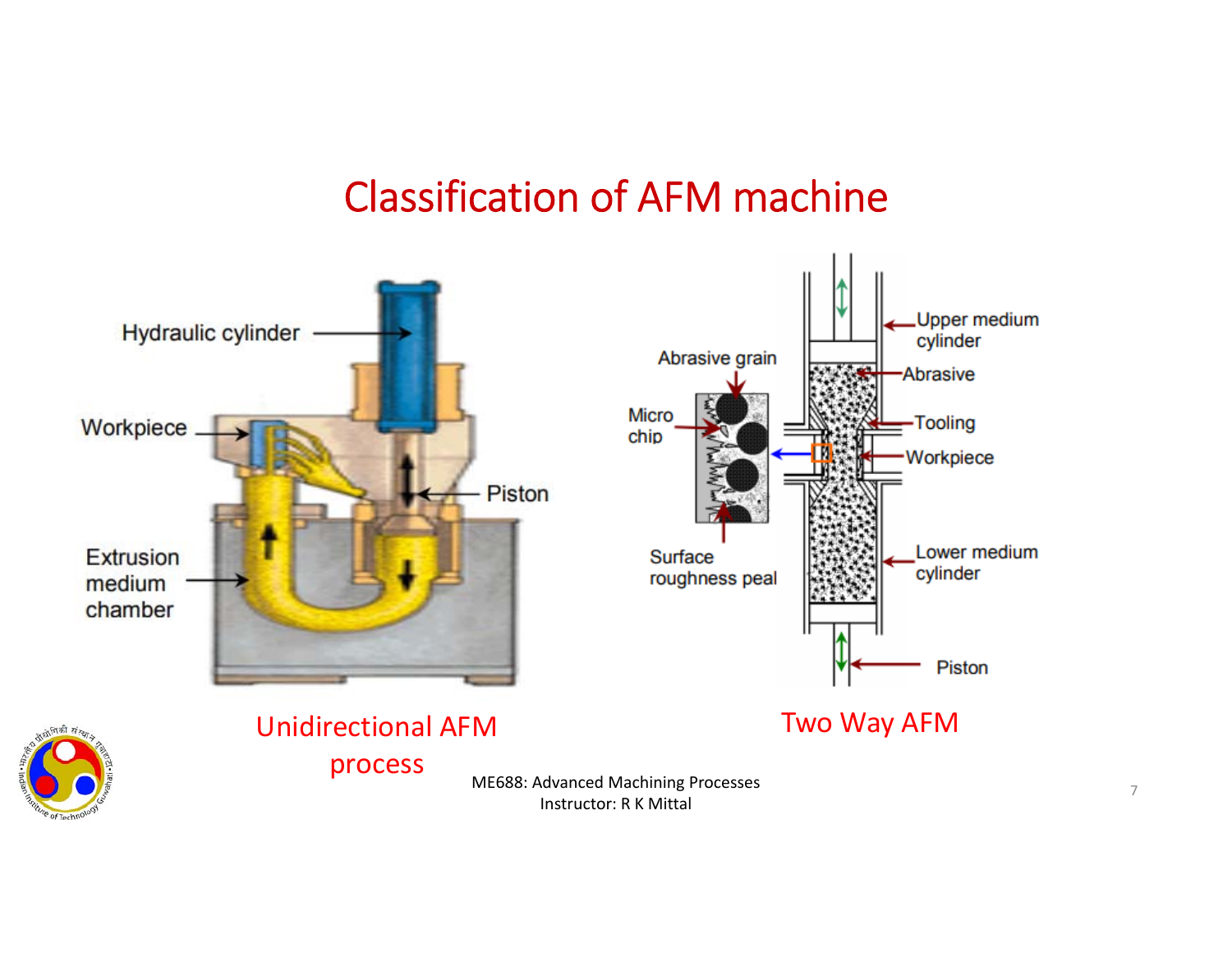#### Classification of AFM machine



(a)



#### Orbital AFM (a) before start of finishing, (b) while finishing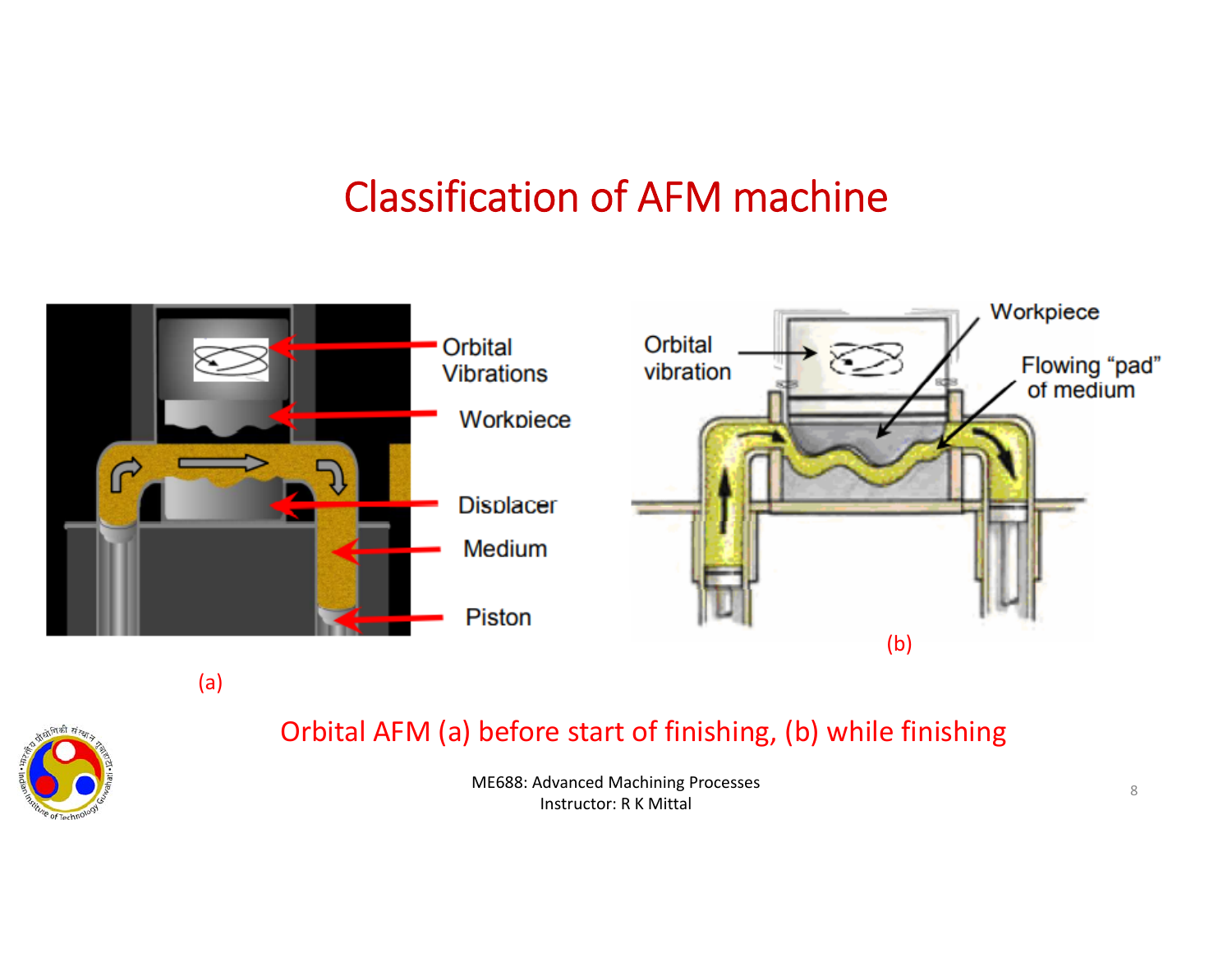#### Finishing of Different Features of Part

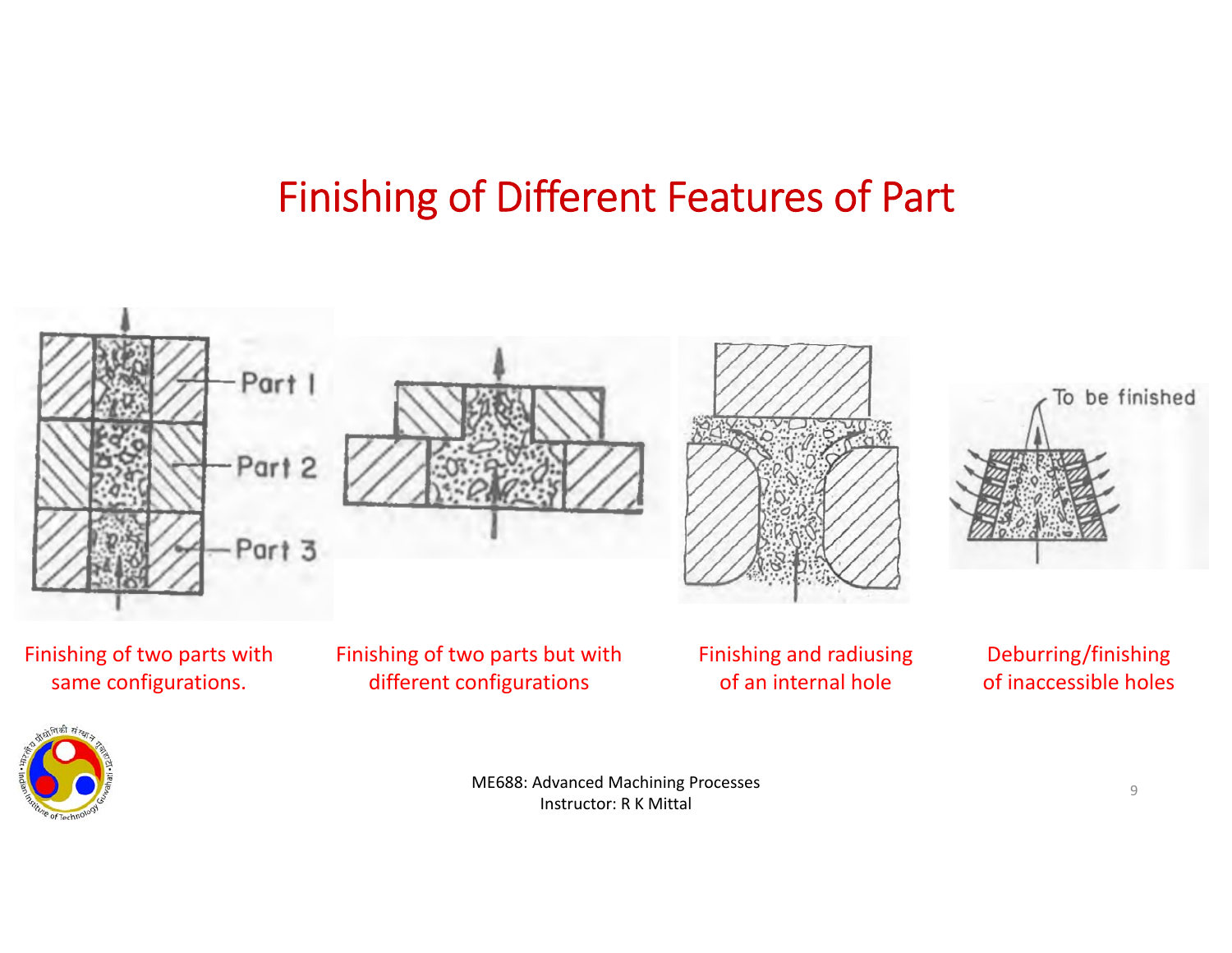#### Process Parameters

- The polishing media The AFM process parameters:
	- Viscosity
	- Abrasive material
	- Abrasive mesh
	- Abrasive concentration
	- Temperature
- parameters:
	- Pressure
	- Volume flow
	- Number of cycles
	- Machining time
- The workpiece parameters:
	- Material hardness
	- Roughness
	- Pre‐machining process
	- Texture orientation
	- Workpiece shape

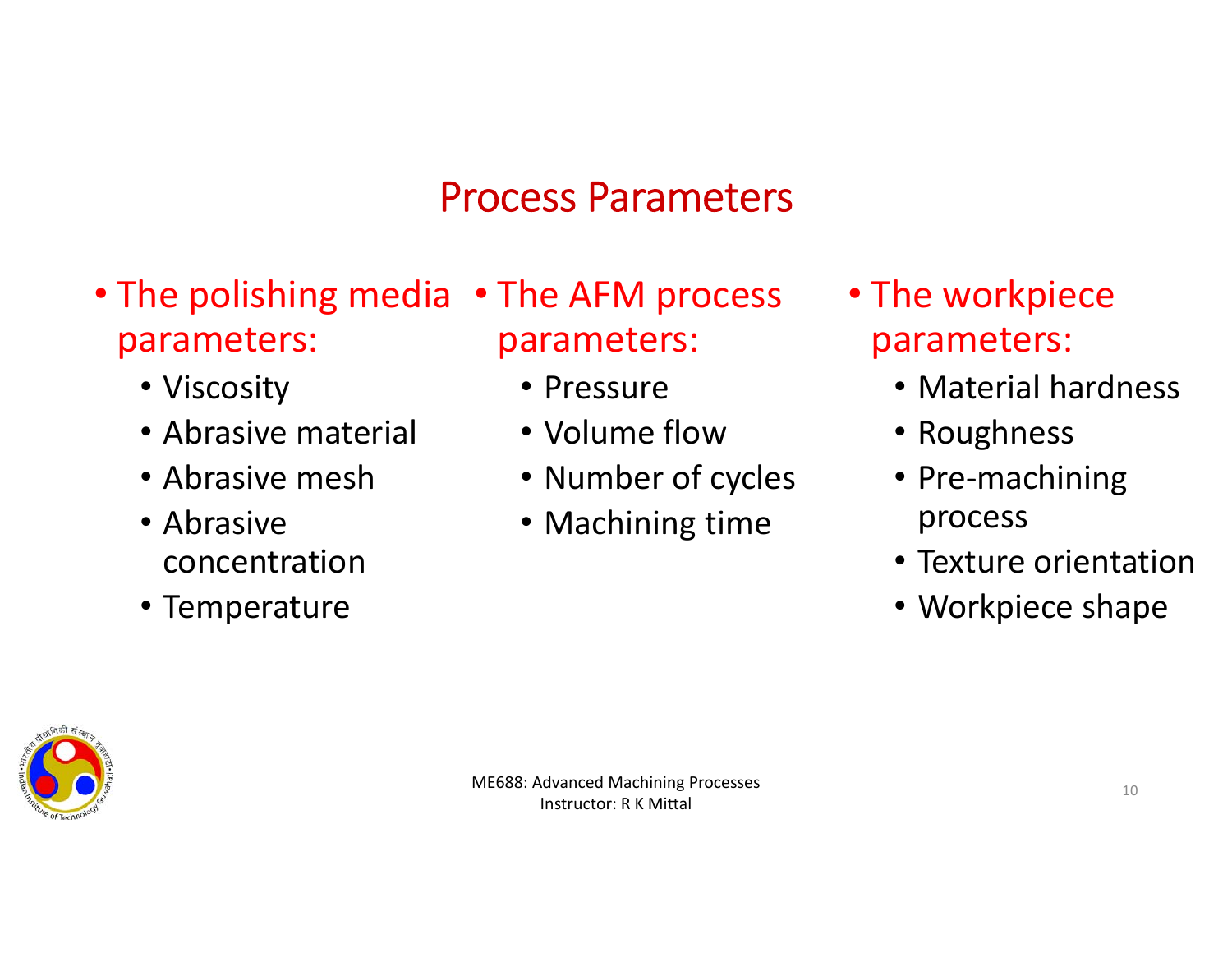#### Process Parameters

- Slurry base: organic polymer and special hydrocarbon gels
- Abrasive: aluminum oxide, silicon carbide, boron carbide, and diamond
- Abrasive Size: 20 1000 microns
- Flow rate: 7‐350 L/min
- Cycles: 3 to several hundred
- Pressure: 6‐200 bar
- Surface finish: upto 50 nm

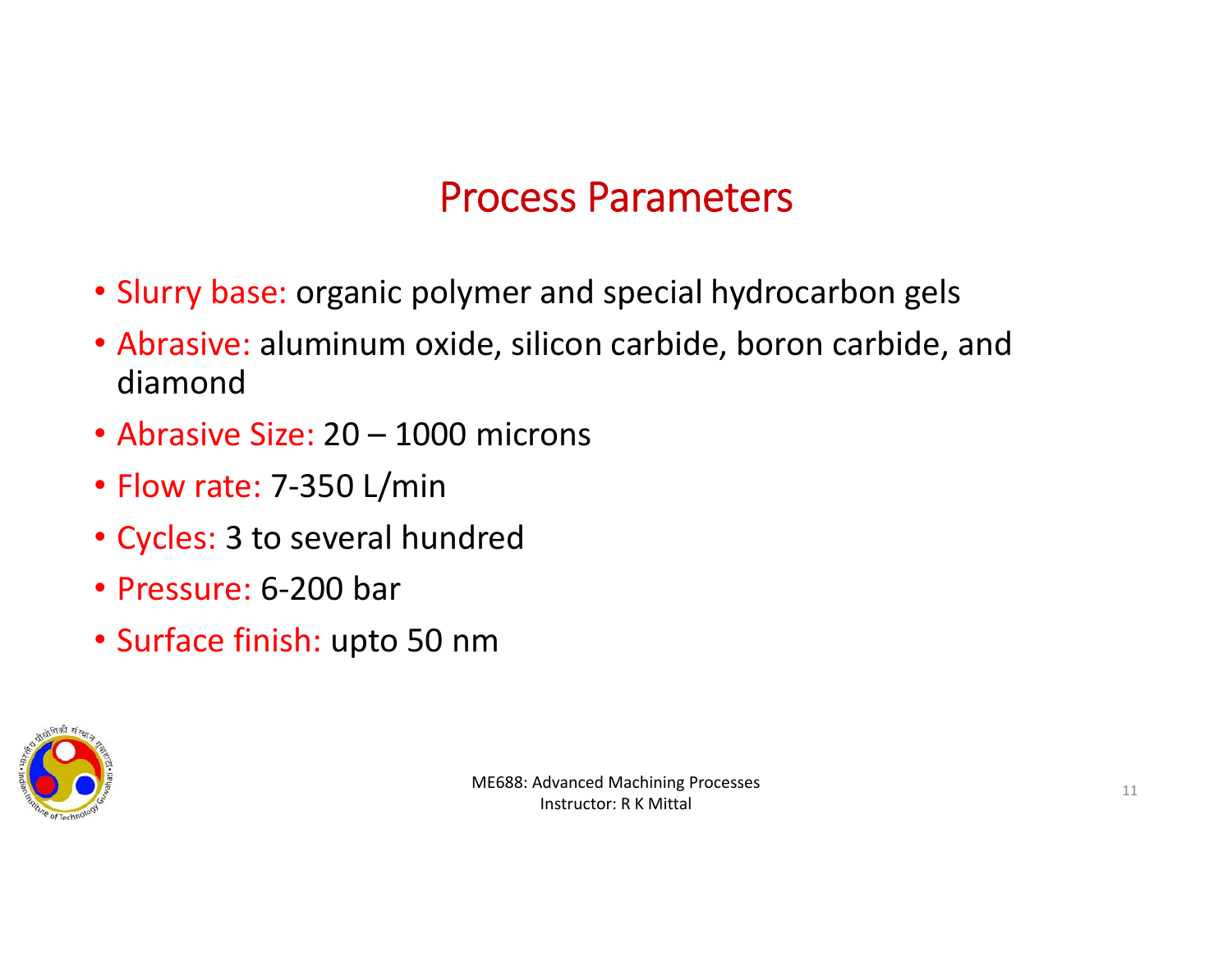# Advantages and Disadvantages

#### • Advantages

- Debur, polish, and radius in one operation
- More repeatable than manual method
- Finish inaccessible area
- Batch production
- Faster than manual

#### • Disadvantages

- Fixtures can be expensive
- High capital investment
- Can not process blind holes

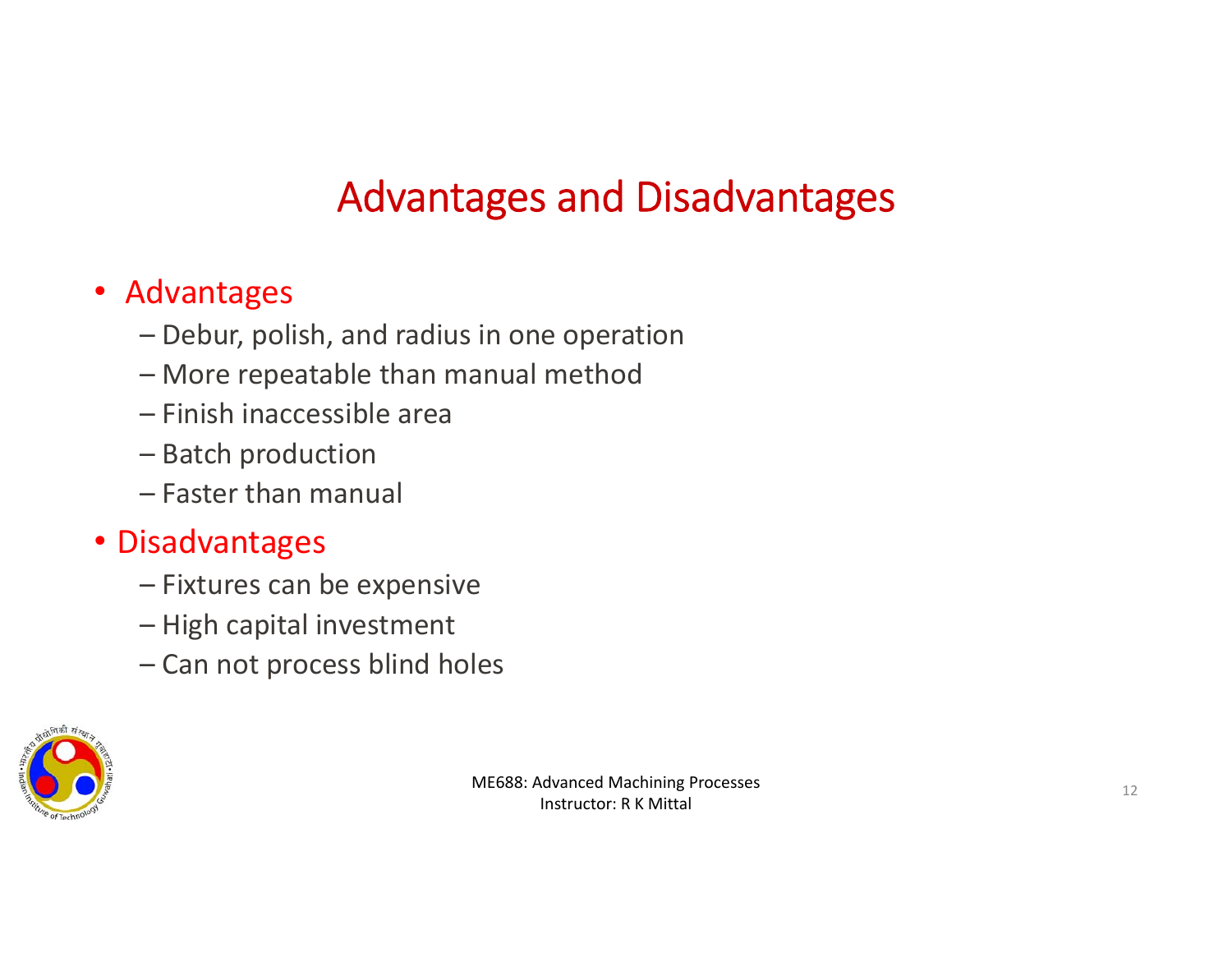### Applications







Internal passages within turbine engine diffuser

Medical implants Complex automotive engine parts

Video1: https://www.youtube.com/watch?v=2QBc59YZYxA Video2: https://www.youtube.com/watch?v=pnnpGR7mE44

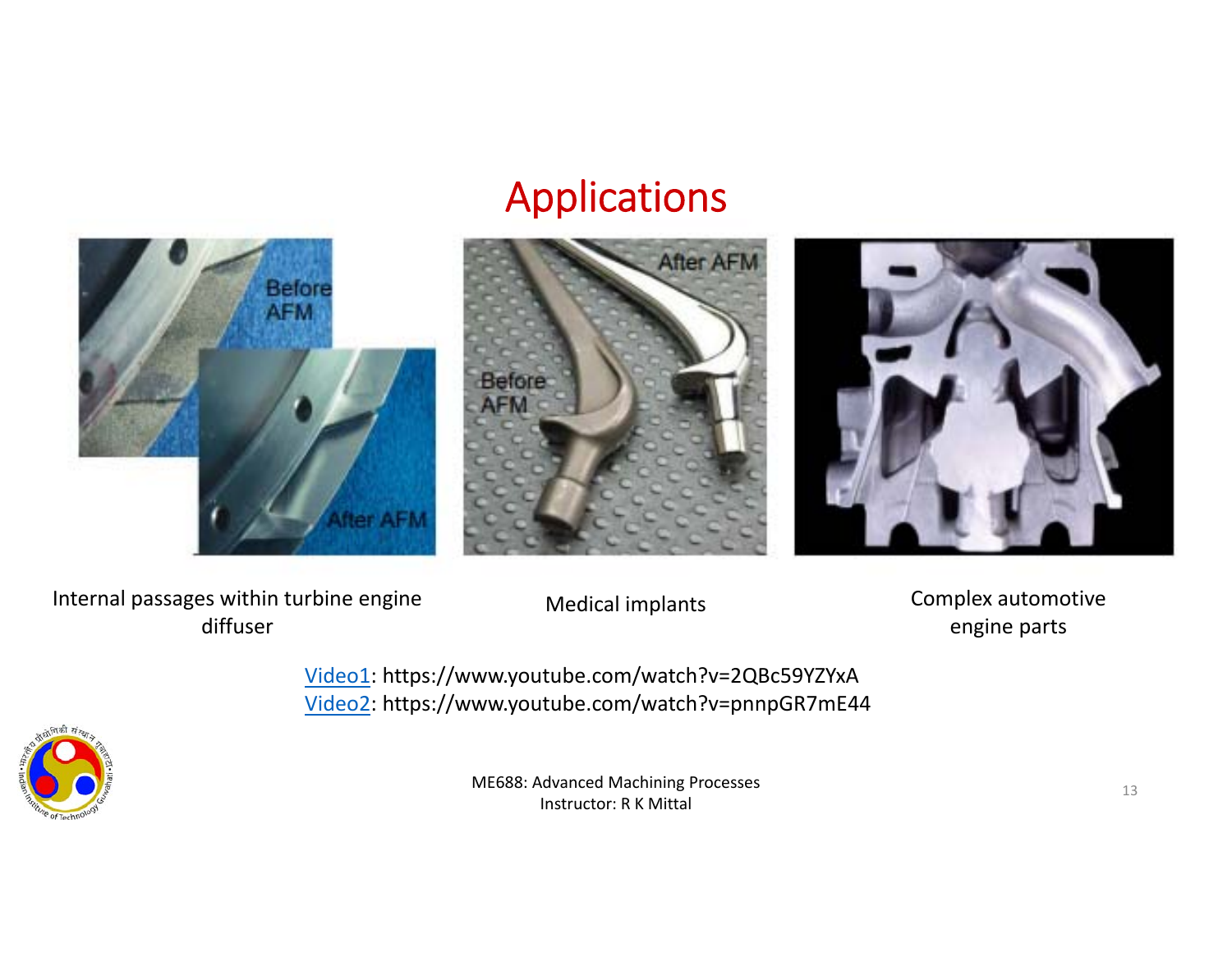# Magnetic Abrasive Finishing (MAF)

- Magnetic field–assisted polishing is a nonconventional process in which the machining forces are controlled by a magnetic field.
- Granular magnetic abrasive composed of ferromagnetic material and abrasive grains
- The necessary finishing pressure is applied by electro‐magnetically generated field.
- Magnetic abrasive finishing (MAF), uses a brush of magnetic abrasives for finish machining

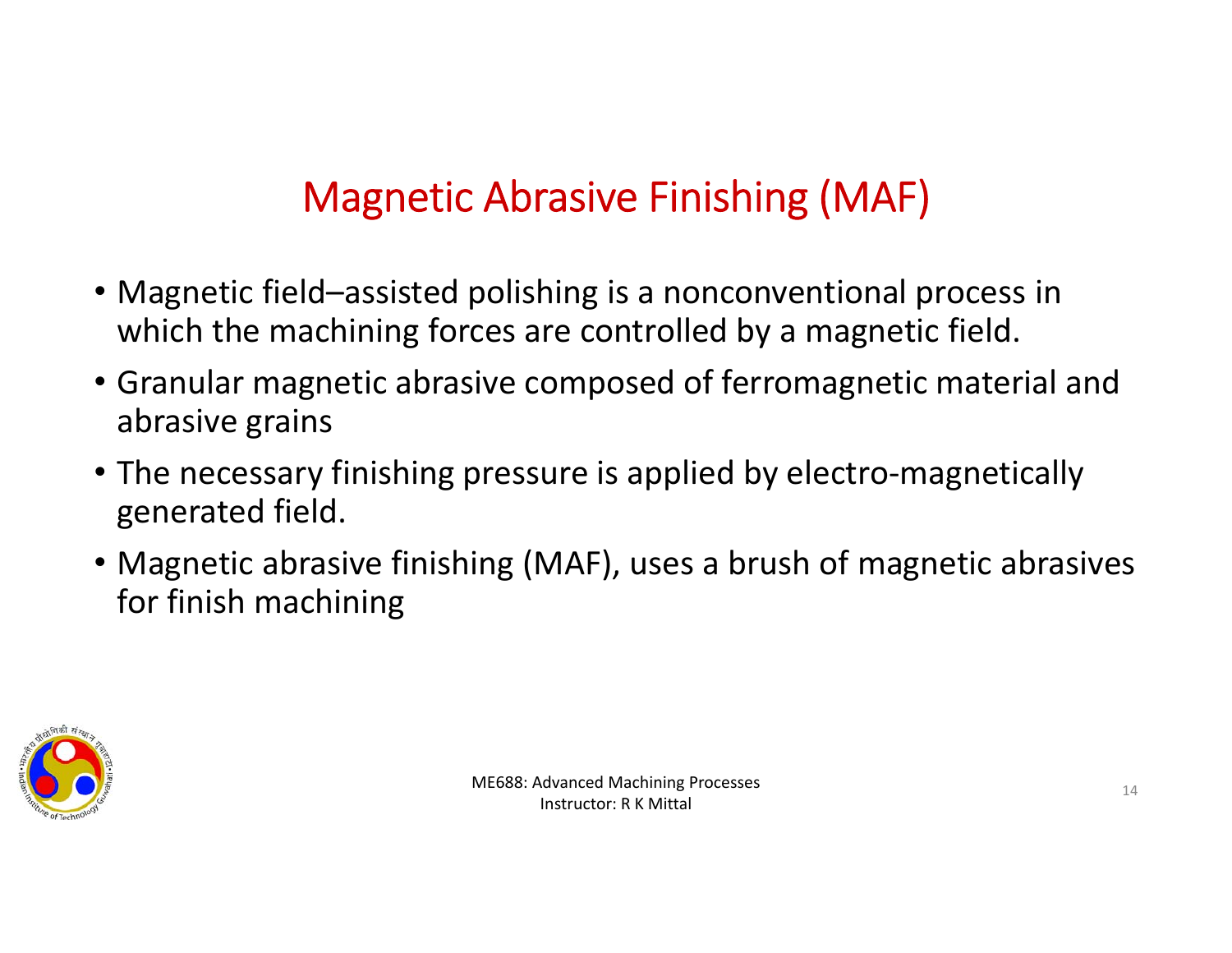## Machining System

- A cylindrical workpiece is clamped into the chuck of the spindle that provides the rotating motion
- The workpiece can be a magnetic or a nonmagnetic (ceramic) material
- Axial vibratory motion is provided by the oscillating motion of the magnetic poles relative to the workpiece
- A mixture of fine abrasives held in a ferromagnetic material (magnetic abrasive conglomerate) is used



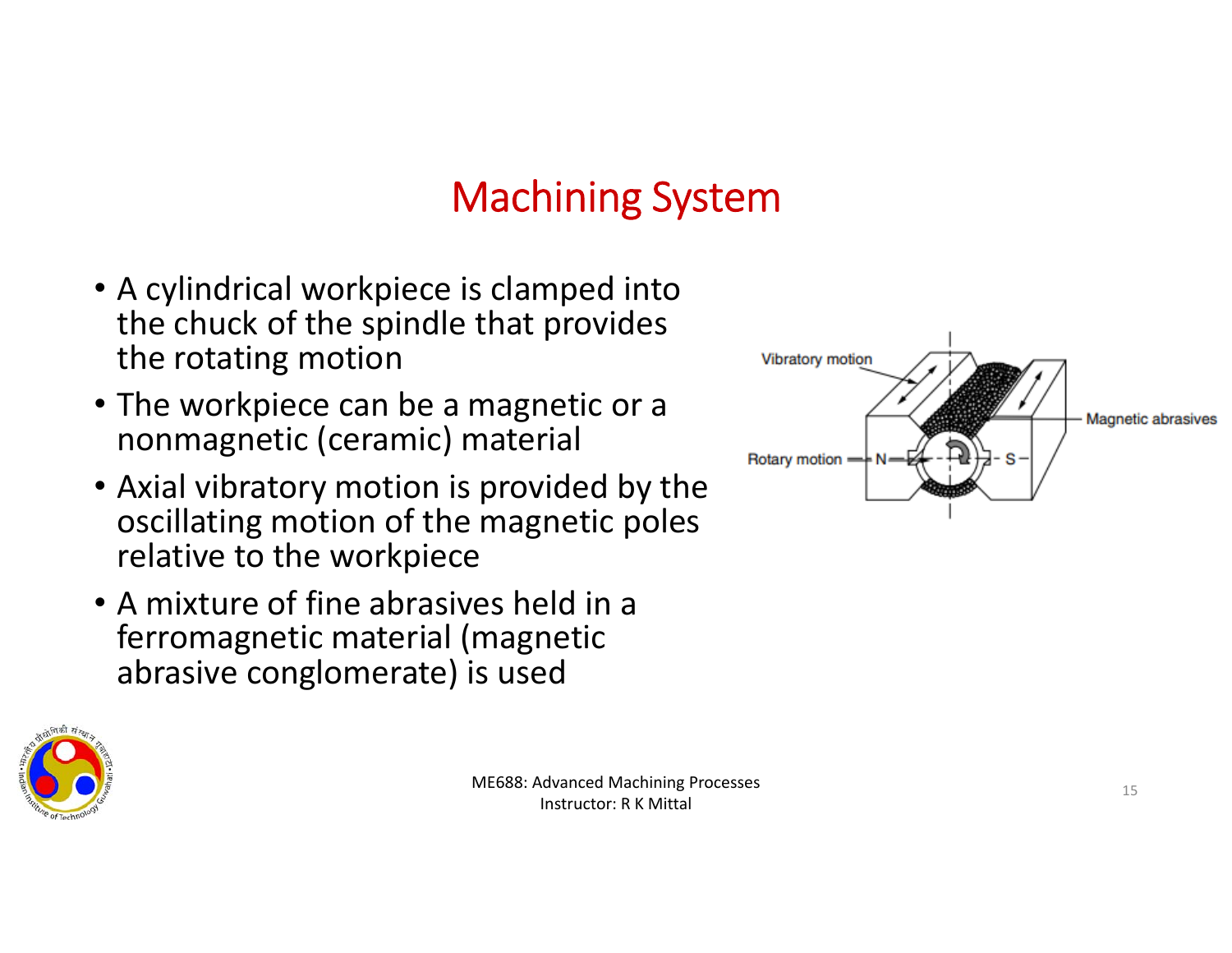## Process Parameters

- Workpiece circumferential speed
- Axial vibration amplitude and frequency
- Magnetic flux density
- Working clearance
- Workpiece material
- Size of magnetic abrasive conglomerates
- Type of abrasives used
- Grain size
- Volume fraction in the conglomerate

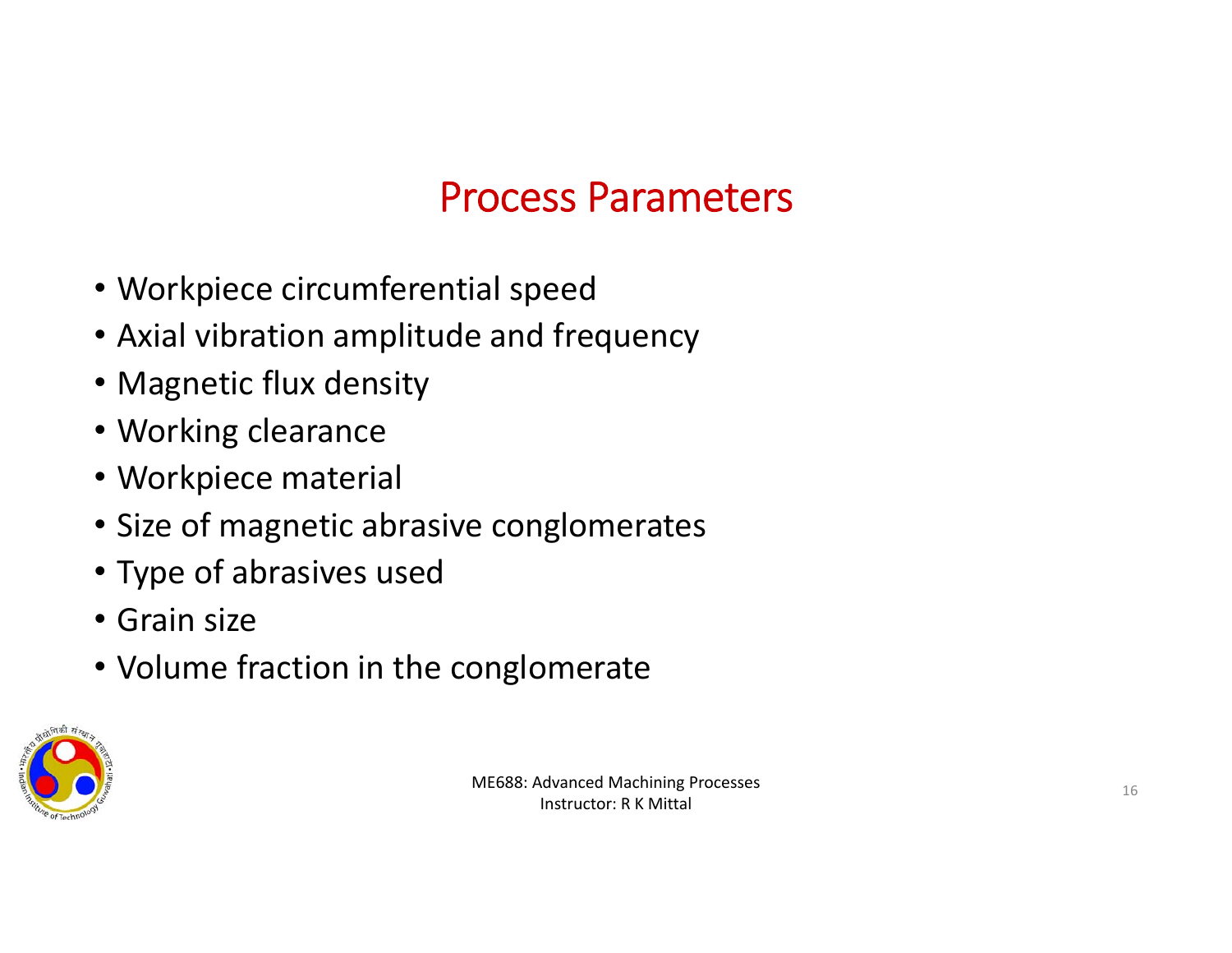# Applications

- Polishing of balls and rollers
- Finishing of inner tube surface
- Polishing of fine components such as printed circuit boards
- The removal of oxide layers and protective coatings
- Chamfering and deburring of gears and cams
- Automatic polishing of complicated shapes
- Polishing of flat surfaces